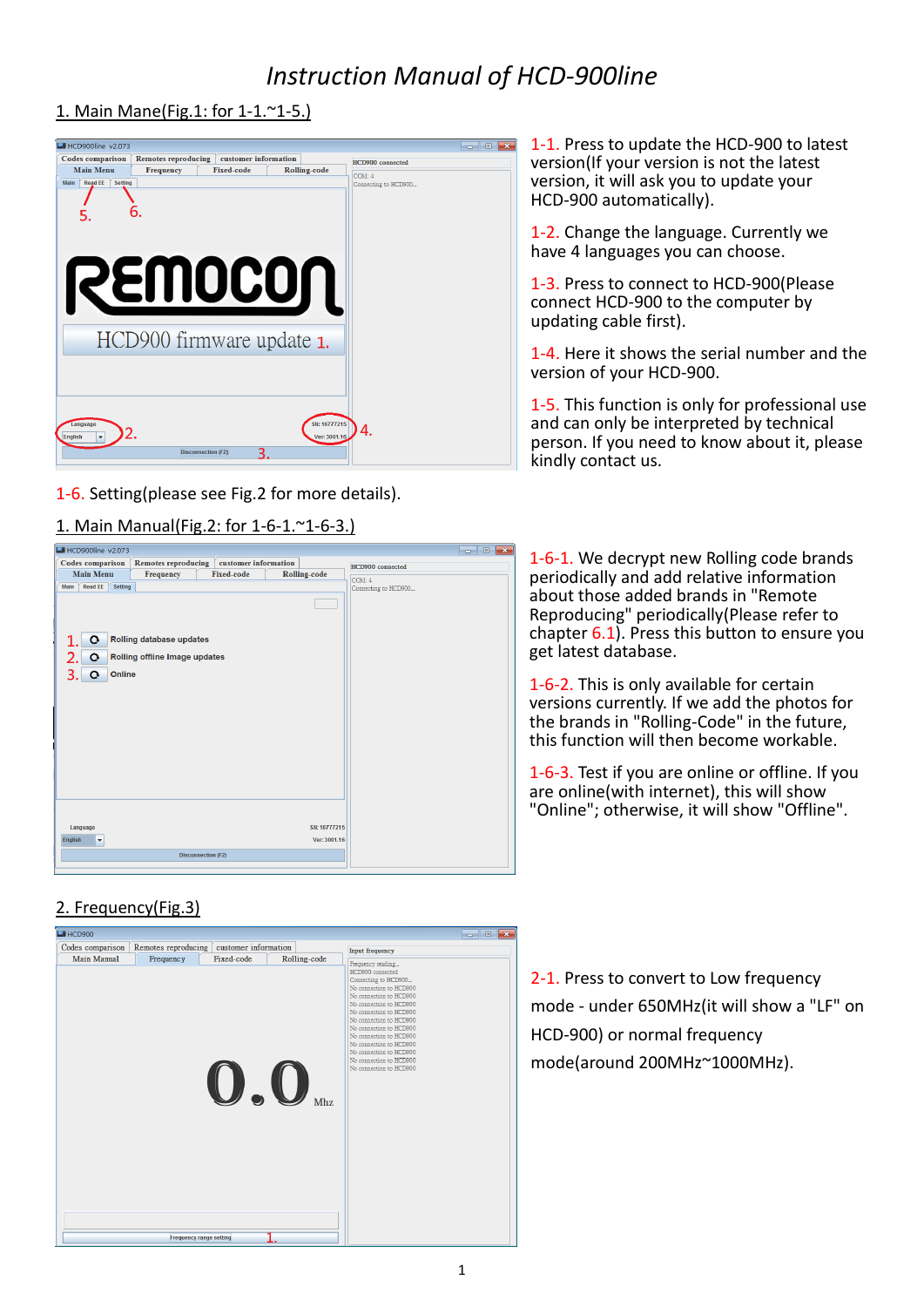#### 3. Fixed-code(Fig.4: for 3-1.~3-4.)



# 3. Fixed-code(Fig.5: for  $3-6.^{\sim}3-10.$ )



3-1. Channel button. Press to show the data of that channel on the below.

3-2. Change the channels(Only for dual-frequency remotes).

3-3. Clear the data that was already input.

3-4. For dual frequency remote duplication; Can quickly set up frequency band 1 for channel 1~5, and frequency band 2 for channel 6~10.

3-5. Modify the frequency for single button( be sure to press the channel button to choose the channel you would like to modify first) or for all buttons (press any channel button first that the data was input).

3-6. Change the dip switch code data: 1) Press the channel button to choose the channel you would like to change. 2) Move the blue grid from 1 to 0 or from 0 to 1.

3) Save the date by pressing "Revise data".

3-7. Connect a REMOCON remote to HCD-900 and press this button to read the data directly(same as the function of REMOCON read back on HCD-900).

3-8. Press to save the date in customer information.

3-9. Press to view and edit the data you have saved from 3-8.(please see Fig.6 for more details)

3-10. Press to program the data to a new REMOCON remote(connect to HCD-900 by programming cable in advance).

## 3. Fixed-code(Fig.6: for 3-9-1~3-9-3.)



3-9-1. Add the information of customer name and brand of the remote.

3-9-2. Delete the date you have saved.

3-9-3. Choose one of the data (the data chosen will become blue) and press "restore" and it will retrieve the data and get back to main window(Fig.4 or Fig.5).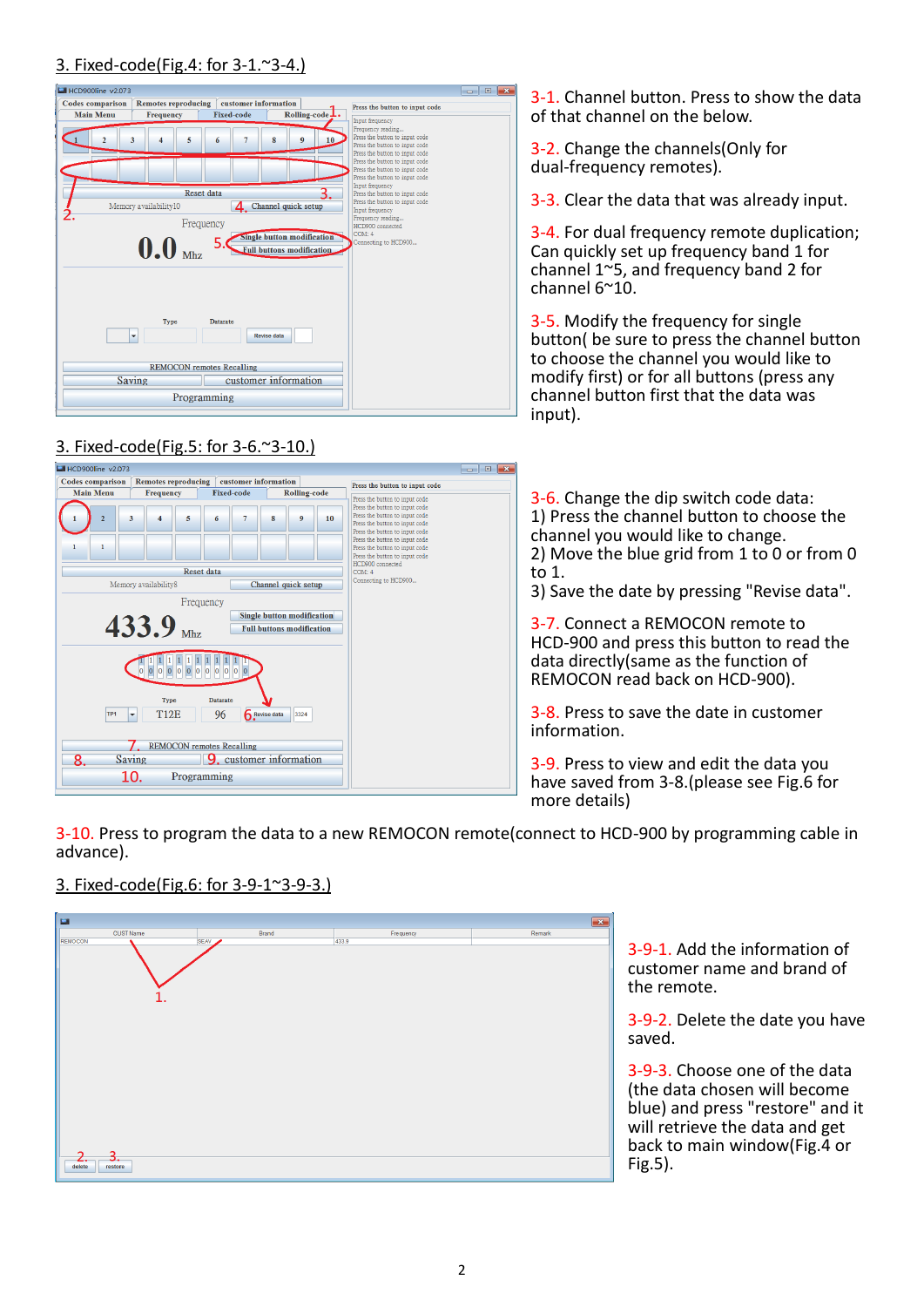## 4. Rolling-code(Fig.7: for 4-1~4-6, 4-8~4-9)



4. Rolling-code(Fig.8) (Fig. 9)

| $\Box$ |              | $\Box$ $\mathbf{x}$<br>$\Box$ |                         |                                             |                          | $4-7.$ To   |
|--------|--------------|-------------------------------|-------------------------|---------------------------------------------|--------------------------|-------------|
| button | SN.(Sitting) | Code visualisation            | $\bullet$               |                                             | $\mathbf{x}$             | will po     |
| 02     | 0001B41E     | 0E792D5B                      |                         |                                             |                          |             |
| 02     | 0001B41E     | 3837B216                      | <b>CUST Name</b>        | <b>REMOCON</b>                              |                          | press       |
|        |              |                               | <b>Brand</b>            | NiceOne                                     |                          | and it      |
|        |              |                               | SN.(Sitting)            | 0161E04E                                    | $\circ$                  | times.      |
|        |              |                               | SN.(Original)           | 016116AF                                    | $\Omega$                 |             |
|        |              |                               | Sync.                   | 0264                                        | $\Omega$                 | $4 - 8. R($ |
|        |              |                               | Frequency               | 433.9                                       | $\Omega$                 | 4.7 an      |
|        |              |                               | <b>Distributor code</b> | 00                                          |                          | 2 set o     |
|        |              |                               | <b>Remark</b>           | 2017-02-03 13:58                            |                          | decod       |
|        |              |                               |                         | 2017-02-03 13:58                            | $\overline{\phantom{a}}$ | and pr      |
|        |              |                               |                         |                                             | $\overline{\phantom{a}}$ | 02000       |
|        |              |                               |                         |                                             |                          |             |
|        |              |                               |                         | confirm                                     |                          | 4-9. PI     |
|        |              |                               |                         | cancle                                      |                          |             |
|        |              |                               |                         |                                             |                          | <b>REMO</b> |
|        |              |                               |                         |                                             |                          | progra      |
|        |              |                               |                         |                                             |                          |             |
|        |              |                               |                         | 4-10. Press the channel that you would like |                          |             |
|        |              |                               |                         | will pop out a second window(Fig.9). You on |                          |             |

4-1. Channel button. Press to show the data of that channel on the below.

4-2. Clear the data that was already input.

4-3. Press to be ready to receive the Seed code.

4-4. Press to input Seed code manually.

4-5/4-6. Modify the frequency for single button( be sure to press the channel button to choose the channel you would like to modify first) or for all buttons (press any channel button that the data was input).

o view the coding data. Press and it op out a second window(Fig.8) Then the button of the remote for 2 times will show the coding data for these 2

emember 2 sets of coding data from d press this button to key in complete of data in order and it will start to le. Ex. Key in 020001B41E3837B216 ress confirm and then key in 020001B41E0E792D5B and press confirm.

ress to program the data to a new CON remote(connect to HCD-900 by amming cable in advance).

e to save and then this button and it can add customer name and press. confirm to save the data in customer information.

5. Codes comparison: follow the instruction on the right side to press the button 2 time to compare the similarity(same as HCD-900).

### 6. Remotes reproducing(for Rolling code)(Fig.10)

| <b>Codes</b> comparison | <b>Remotes reproducing</b> | customer information              |                                                                                                                           |                                            |                      |
|-------------------------|----------------------------|-----------------------------------|---------------------------------------------------------------------------------------------------------------------------|--------------------------------------------|----------------------|
|                         |                            |                                   | <b>Proming-code</b>                                                                                                       | Model No. JUBI                             |                      |
|                         | Brand name                 |                                   |                                                                                                                           | ◆Reference data◆                           |                      |
|                         |                            |                                   |                                                                                                                           | Frequency: 433.9<br>Serial number: 0000000 |                      |
|                         |                            |                                   |                                                                                                                           |                                            |                      |
| 00                      |                            | ▼                                 | 2. Setting                                                                                                                |                                            |                      |
|                         | Frequency                  |                                   |                                                                                                                           |                                            |                      |
| 433.9                   |                            | $\overline{\phantom{a}}$          | 3. Setting                                                                                                                |                                            |                      |
|                         |                            |                                   |                                                                                                                           |                                            |                      |
|                         |                            |                                   | 4. Setting                                                                                                                |                                            |                      |
|                         |                            |                                   |                                                                                                                           |                                            |                      |
|                         | 0000                       |                                   | 5. Setting                                                                                                                |                                            |                      |
|                         | seed-code                  |                                   |                                                                                                                           |                                            |                      |
|                         |                            |                                   | 6. Setting                                                                                                                |                                            |                      |
|                         |                            |                                   | <b>8</b> customer information                                                                                             |                                            |                      |
|                         | <b>Main Menu</b>           | <b>Frequency</b><br><b>FADINI</b> | <b>Fixed-code</b><br>Distributor code<br>Serial number<br>0000B011<br>Synchronous number<br><b>7.</b> Remotes reproducing | 云                                          | Distributor code: 00 |

6-1. Choose the brand you would like to reproduce and it will show relative information on the right side if we already build the database.

6-2. Change the distributor code if necessary.

6-3. Change the frequency if necessary.

6-4. Change the serial number if necessary.

6-5. Change the synchronous number if necessary.

6-6. If the brand you want to reproduce has a Seed code, please set up a "Non zero"